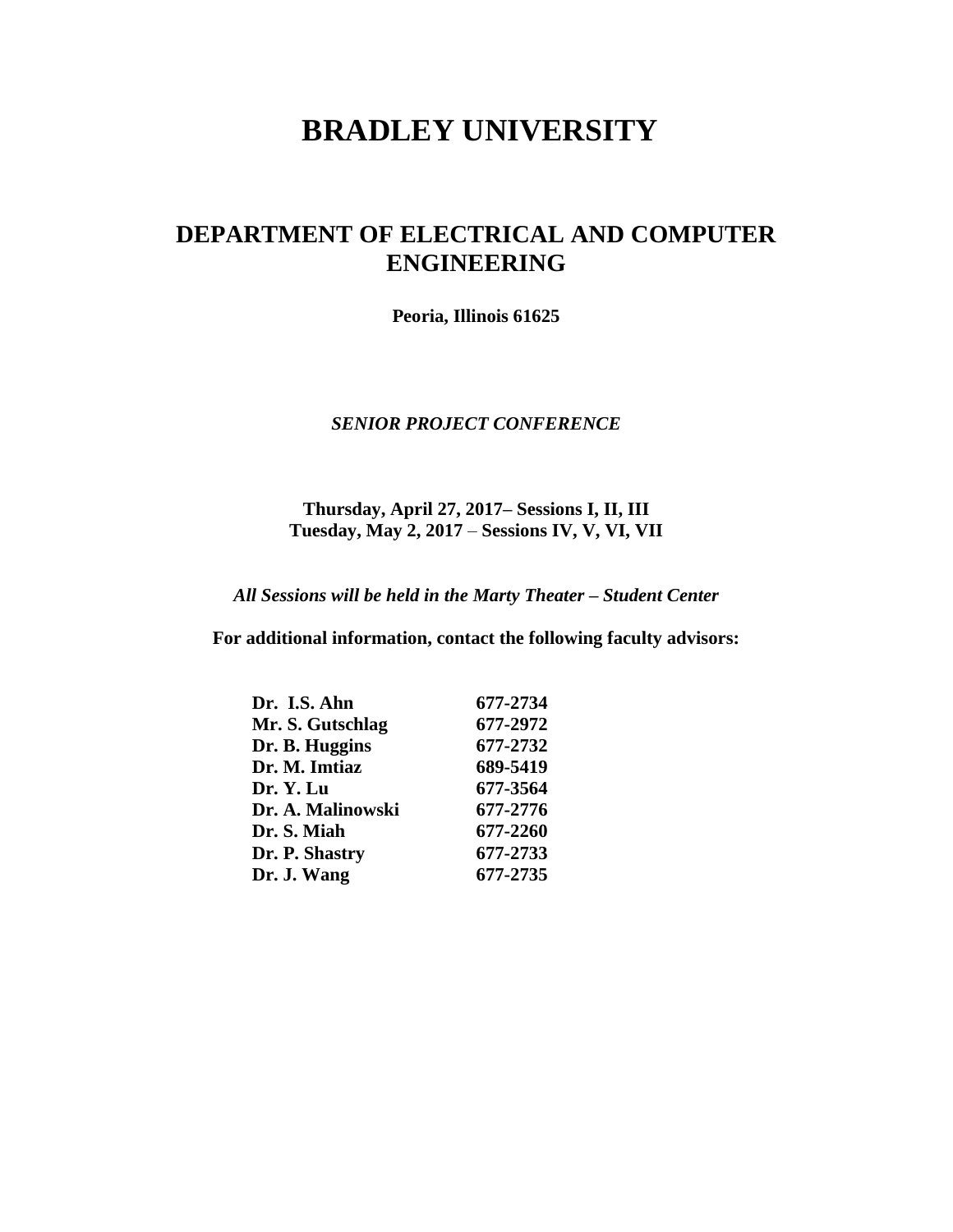# **PROGRAM SUMMARY**

# **Tuesday, May 2, 2017**

|                  | <b>Session IV</b> Biomedical II                                                               | $9:00 - 11:00$  |
|------------------|-----------------------------------------------------------------------------------------------|-----------------|
|                  | IV-1 Self-Activating Fall Alarm                                                               | $9:00 - 9:40$   |
|                  | IV-2 Real-time Electrocardiogram Monitoring                                                   | $9:40 - 10:20$  |
|                  | IV-3 EMG-based Human Machine Interface System                                                 | $10:20 - 11:00$ |
| <b>Session V</b> | <b>RF Circuits</b>                                                                            | $11:00 - 12:00$ |
| $V-1$            | Design of a Charge-Pump for Wireless Energy Harvesting<br>at 915 MHz                          | $11:00 - 11:30$ |
|                  | V-II Passive RF Energy Harvesting at 5.8 GHz                                                  | $11:30 - 12:00$ |
| <b>BREAK</b>     |                                                                                               |                 |
|                  | <b>Session VI Signal Processing</b>                                                           | $1:00 - 3:00$   |
|                  | VI-1 Vision Based Autonomous Control of<br>a Quadcopter                                       | $1:00-2:00$     |
|                  | VI-2 Panduit Localization System                                                              | $2:00 - 3:00$   |
|                  | <b>Session VII Autonomous Systems and Robotics</b>                                            | $3:00 - 5:00$   |
| $VII-1$          | Indoor Robot Localization and Mapping using<br>ZigBee Radio Technology                        | $3:00 - 3:30$   |
|                  | VII-2 Distributed Vision-Based Target Tracking Control<br><b>Using Multiple Mobile Robots</b> | $3:30 - 4:00$   |
|                  | VII-3 IEEE SouthEastCon Hardware Competition Robot                                            | $4:00 - 5:00$   |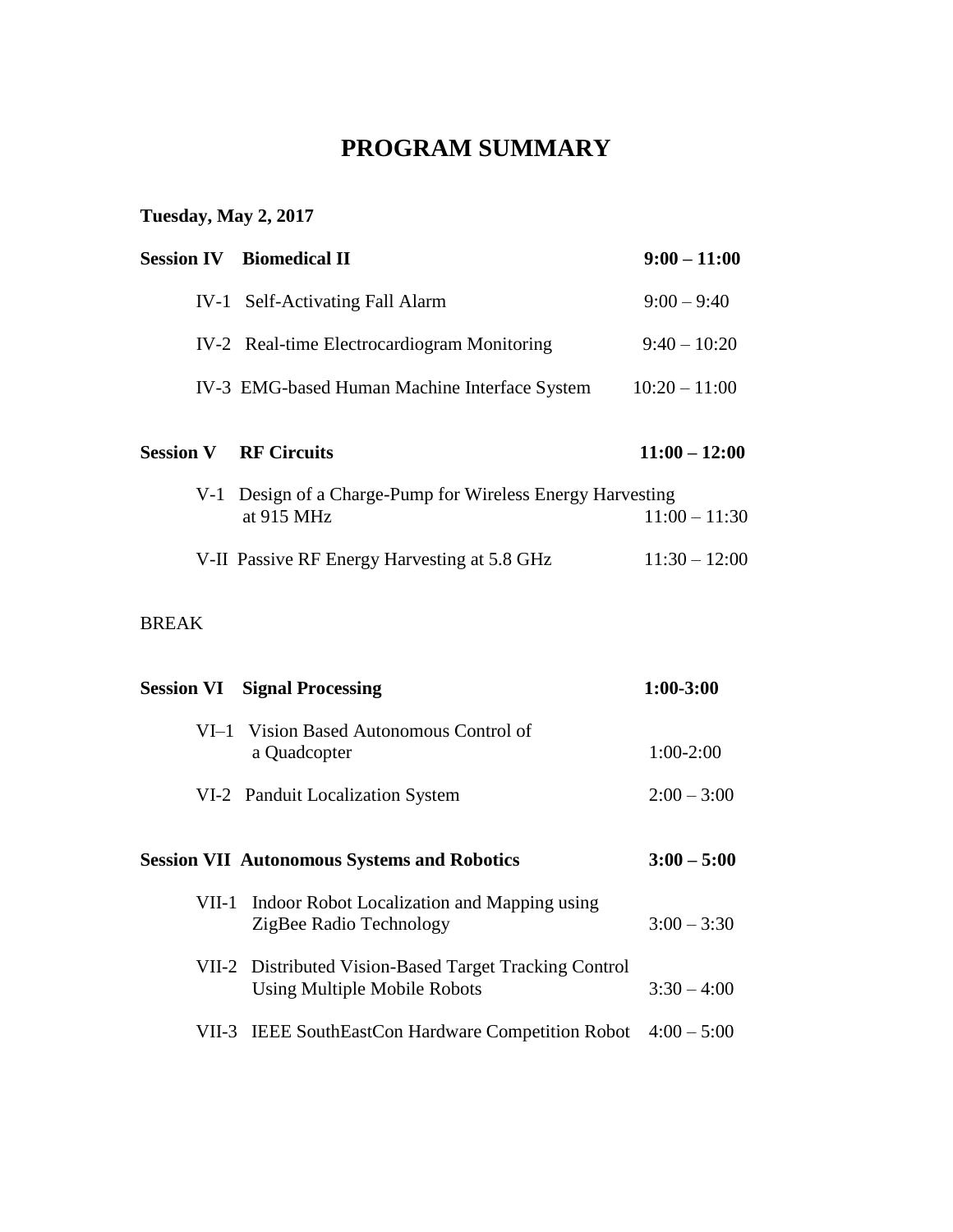**Session IV** Biomedical II 9:00 – 11:00

**IV-I 9:00 – 9:40**

**Self-Activating Fall Alarm**

By: Maisha Talukder, William Kelly and Michael McGrath Advisors: Dr. Imtiaz and Dr. Ahn

The self-activating fall alarm is an "invisible" wearable device which clips on to the waist of the user (i.e through belt, waistband, etc.). This device automatically detects falls with the goal of shortening fall response times, which can prevent serious injury. The selfactivating fall alarm utilizes a Bluetooth module (Bluetooth Mate Gold) directly connected to an Inertial Measurement Unit (IMU) to transmit sensor data to a laptop. The data from the three axis-accelerometers, -gyroscopes and -magnetometers, built-into the IMU, are analyzed by a fall-detection algorithm to determine if a fall has occurred. Once a fall has been detected, the system runs a fall-response algorithm through Matlab, which notifies the user's caregivers and EMT, and reassures the user that help is on the way. The final portion of the algorithm, involves storing the user's data allowing for physicians to analyze and interpret the fall occurrences to prevent future falls from happening

**IV-2 9:40 – 10:20**

#### **Real-time Electrocardiogram Monitoring**

By: Nicholas Clark, Edward Sandor and Calvin Walden Advisors: Dr. Ahn and Dr. Lu

An arrhythmia is an irregular heartbeat that occurs when the electrical signals controlling the heart's muscular contractions becomes malformed. Patients often wear a Holter monitor at home to collect the electrocardiogram (ECG) data for the purpose of diagnosis. During a subsequent doctor's visit, the data is analyzed to diagnose arrhythmia. The project aims to develop a wearable medical device for real-time arrhythmia detection. The device can acquire the ECG data through three-lead sensors with sampling rate 360 Hz. It performs ECG signal processing in real-time and alerts the patient's doctor of an arrhythmia via wireless messaging. At the current stage of project, premature ventricular contractions (PVCs), a common form of arrhythmia, is being monitored. The Pan-Tompkins and wavelet-based Template-Matching algorithms have been implemented for PVC detection. When three or more consecutive PVCs are detected, a short-message-service (SMS) system is activated to alarm a patient's care provider immediately. In the experimental study, the design has been successfully validated using benchmark records from the MIT-BIH arrhythmia database. Additionally, low-cost digital signal processor and embedded Linux system are used for implementation. This study suggests a viable, low-complexity solution for real-time heart monitoring and arrhythmia detection.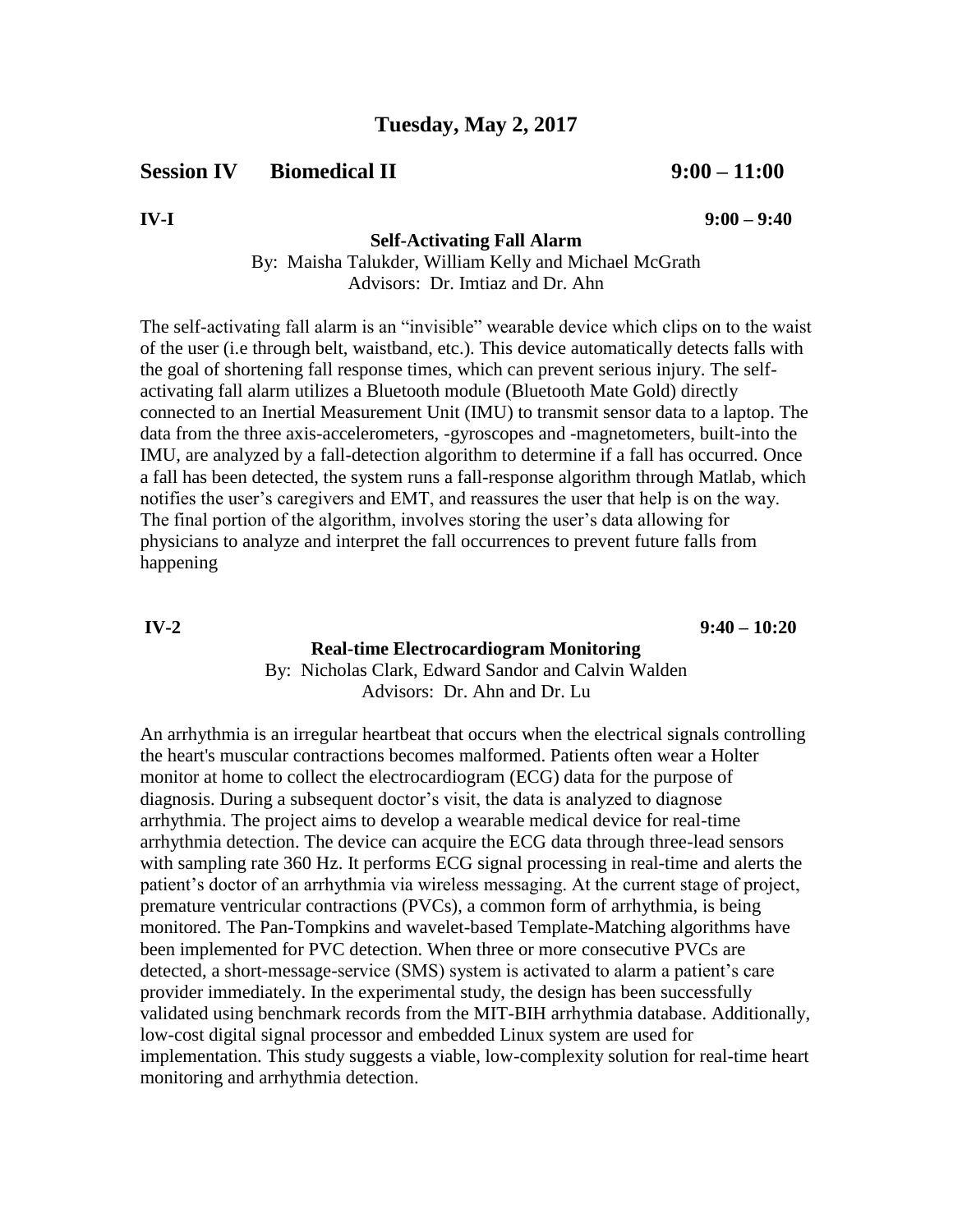#### **EMG-based Human Machine Interface System**

By: John Reaser Cochrane, Jon Moron and Thomas DiProva Advisor: Dr. Lu and Dr. Ahn

Electromyogram (EMG) signals are electric potential generated by muscles when activated by the nervous system. Surface EMG electrodes can be used to assess the muscle motion by attaching the sensors to the skin above the desired muscle. EMG signals can be useful for developing systems to improve the quality of life for those with psychomotor skill disabilities. This project aims to develop an EMG-based human machine interface system for in home assistance, especially for disabled people. A wearable Wi-Fi sensor board is used to record EMG signals. Artificial neural network is utilized to calibrate and classify the EMG signals. Control commands are wirelessly transmitted based on the EMG signal pattern from finger or fist movements. In addition, a service robot is controlled wirelessly by control commands. The robot is also equipped with an IP camera for vision feedback. A video monitoring system assists the user with navigation of the robot.

## **Session V RF Circuits 11:00 – 12:00**

#### **V-1 11:00 – 11:30 Design of Charge-Pump for Wireless Energy Harvesting at 915 MHz** By: Mark McKean and Milko Stoyanov

Advisors: Dr. Shastry and Dr. Huggins

Panduit, a manufacturer of communication infrastructure products, requested a receiver be designed and implemented to harvest wireless RF energy to power remote sensors. In the first iteration, the RF signal will be transmitted from a base station operating at 915 MHz with future iterations using the RF energy in the digital TV bands.

This report describes the design, simulation, and implementation of multiple RF-DC charge-pump circuits. Recent literature describes the efficacy of such topologies for RF energy harvesting. Both 2 stage charge-pumps and 5 stage charge-pumps, optimized for different incoming power levels, are presented. These circuits, consisting of a matching circuit, diode-capacitor stages and a load, were designed and simulated using SPICE and ADS. The microstrip circuit boards were fabricated by Micro Circuits based on ADS designs and components inserted by the team members. The report compares simulated results to experimental results.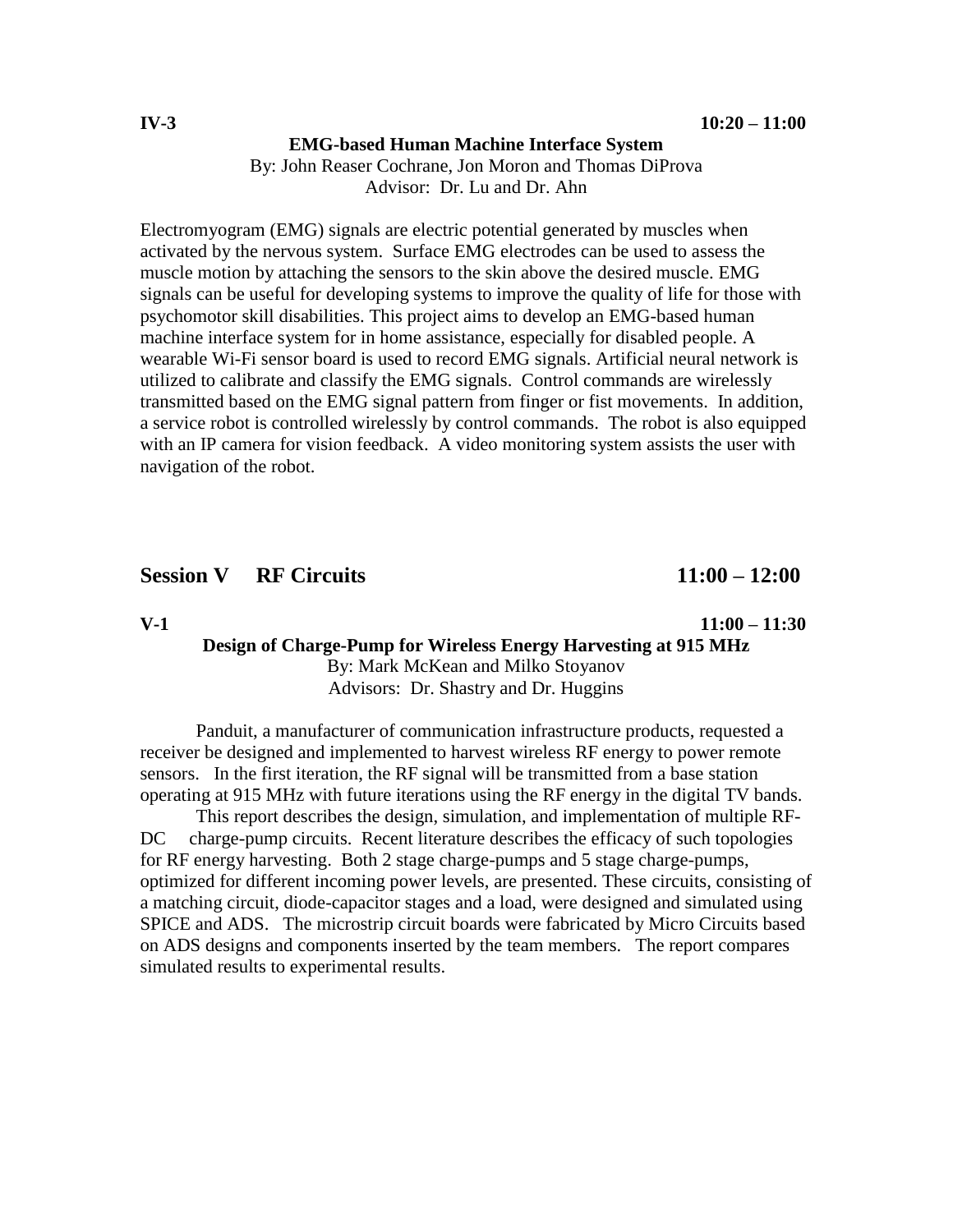#### **A Passive RF Energy Harvesting at 5.8 GHz**

By: Mitchell Pericak Advisors: Dr. Shastry and Dr. Huggins

Companies and research groups have investigated the design and implementation of systems that extract energy from wireless signals to power remote sensors. This report describes the design and implementation of such a system operating at 5.8 GHz. The system consists of a basic charge-pump circuit to convert the 5.8 GHz signal to low level DC. This circuit was designed and simulated using SPICE and ADS. The output of this stage is applied to a commercial DC to DC converter (LTC 1502) to increase the output voltage of the system to 1.2V. The microstrip circuit boards were fabricated by Micro Circuits based on ADS designs and components inserted in the Bradley microwave lab. The report compares simulated results to experimental results.

#### **BREAK**

## **Session VI** Signal Processing 1:00-3:00

**VI–1 1:00-2:00**

#### **Vision Based Autonomous Control of a Quadcopter** By: Caleb Gill, Jeffrey Deeds, Zackary Woods and Zachary Engstrom Advisor: Dr. Lu, Dr. Ahn and Dr. Wang

A useful application of Unmanned Aerial Vehicles (UAVs) is to sense and locate persons during an emergency. Imagine using UAVs to locate a hiker lost in the mountains or to spot people isolated in a dangerous area. The real-time video feed and accurate location information from a fleet of UAVs is invaluable for decision makers to efficiently distribute resources and dispatch rescue workers. In this project, an autonomous vision based control system for a quadcopter is designed to execute a mission plan using a vision system. The system includes a *Raspberry Pi 3*, an onboard embedded system that communicates with the *Pixhawk*, an onboard autopilot. The *Raspberry Pi* and the*Pixhawk* are physically connected and communicate through serial communication via *DroneKit-Python*, which is a Python Application Programming Interface (API) that utilizes the *MAVLink* protocol. The *Raspberry Pi* executes a video processing algorithm to locate an *AprilTag*, a type of two-dimensional bar code. The mission plan of the quadcopter is to autonomously take off to a specified altitude, fly to a waypoint with a predefined GPS coordinate, locate a target displayed by an *AprilTag*, position itself over the target, and land near the target. If the target is not detected or the UAV cannot position itself within tolerance, the UAV returns to the takeoff point.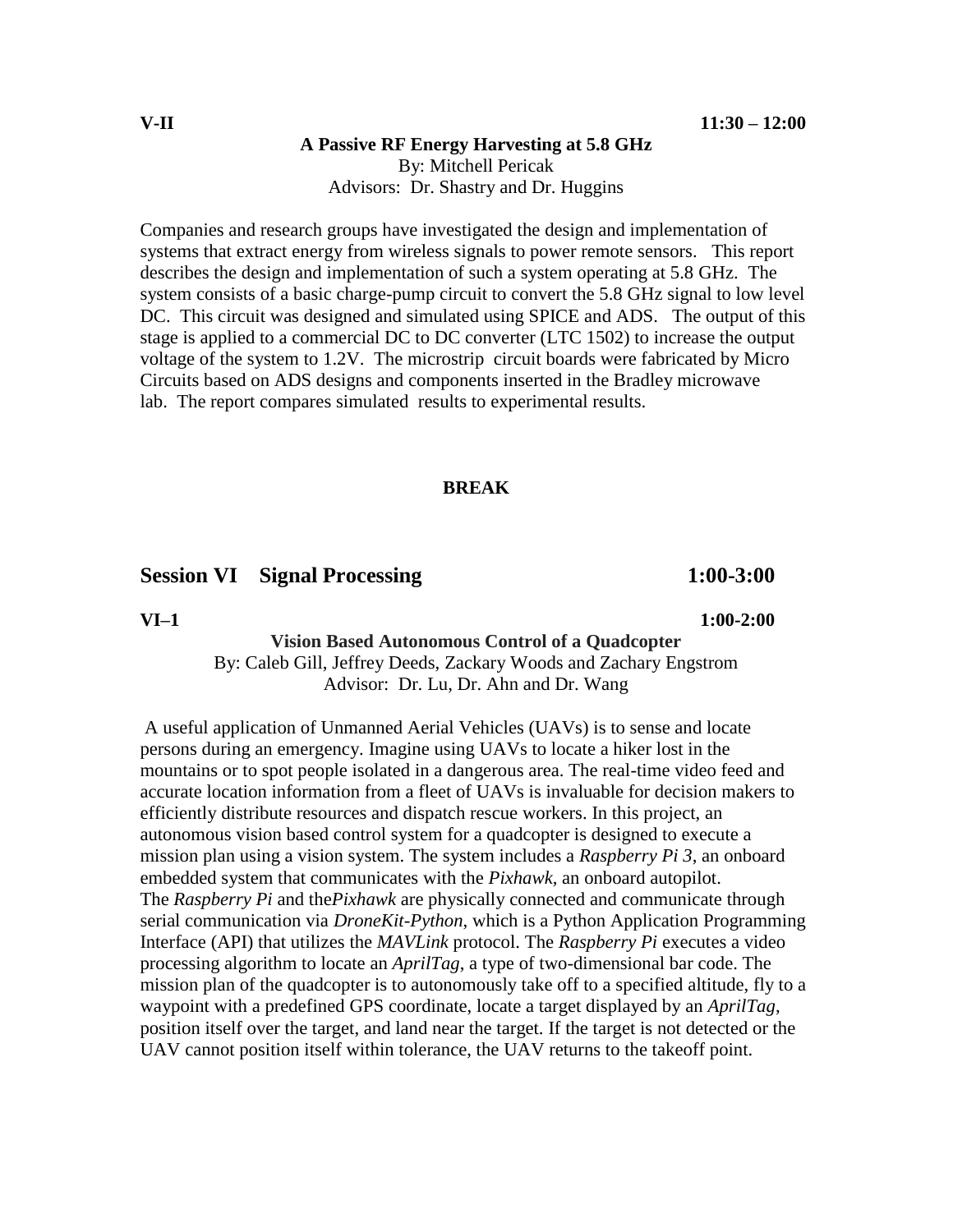#### **Panduit Localization Project**

By Nicholas Pratt, Nathan Ruetten and Michael Stanczyk Advisor: Dr. Malinowski

Many organizations, including Panduit, currently utilize various types of wireless sensors for many applications such as temperature and pressure measurements throughout an environment. It can be advantageous to know the physical location of these wireless sensors. Conventional location determination systems, such as the Global Positioning System (GPS), cannot be used in certain environments and a different solution is needed. In some cases, sensor locations can be manually assigned and fixed. However, for deploying a great number of sensors, it would be easier to have this location be determined automatically and allow the sensors to be moved through a closed environment. Our research focuses on designing a location determination system using IEEE 802.11 WiFi to determine the location of a sensor with an accuracy of 1 meter or less in two-dimensional or three-dimensional space

| <b>Session VII Autonomous Systems and Robotics</b> |  |  | $3:00 - 5:00$ |
|----------------------------------------------------|--|--|---------------|
|----------------------------------------------------|--|--|---------------|

**VII-1 3:00 – 3:30**

**Indoor Robot Localization and Mapping using ZigBee Radio Technology** By: Jacob Knoll and Kyle Hevrdejs Advisor: Dr. Miah

Addressing the navigation (localization and motion control) problem of a mobile robot, coupled with its mapping problem, remains a significant challenge to date. The well- known simultaneous localization and mapping (SLAM) problem of mobile robots has been addressed in the literature without specifically taking into account the robot's motion control tasks. Moreover, its implementation can cost more than the robot itself. Robot's motion control strategies developed in the literature either (i) rely on sophisticated hardware platforms, (ii) assume noise-free environments, or (iii) are based on abstract theories which are validated using computer simulations only.

The work presented herein solves the navigation and mapping problems of mobile robots using open--source hardware and range--only measurements from a network of radio sources. The hardware platform used in this work is customized such that it is cost- effective and easy-to-implement, addressing the aforementioned issues in developing motion control strategies. Here, the robot estimates its position and orientation, builds a map of its operating environment using radio frequency (RF) signals received from radio sources. It then navigates through a path defined by a set of 2D points on the ground using a motion control strategy in cooperation with a tool of computational intelligence. The proposed robot navigation and mapping scheme is tested in an indoor laboratory environment and its performance is compared with the simulation counterpart using a commercial robot simulator.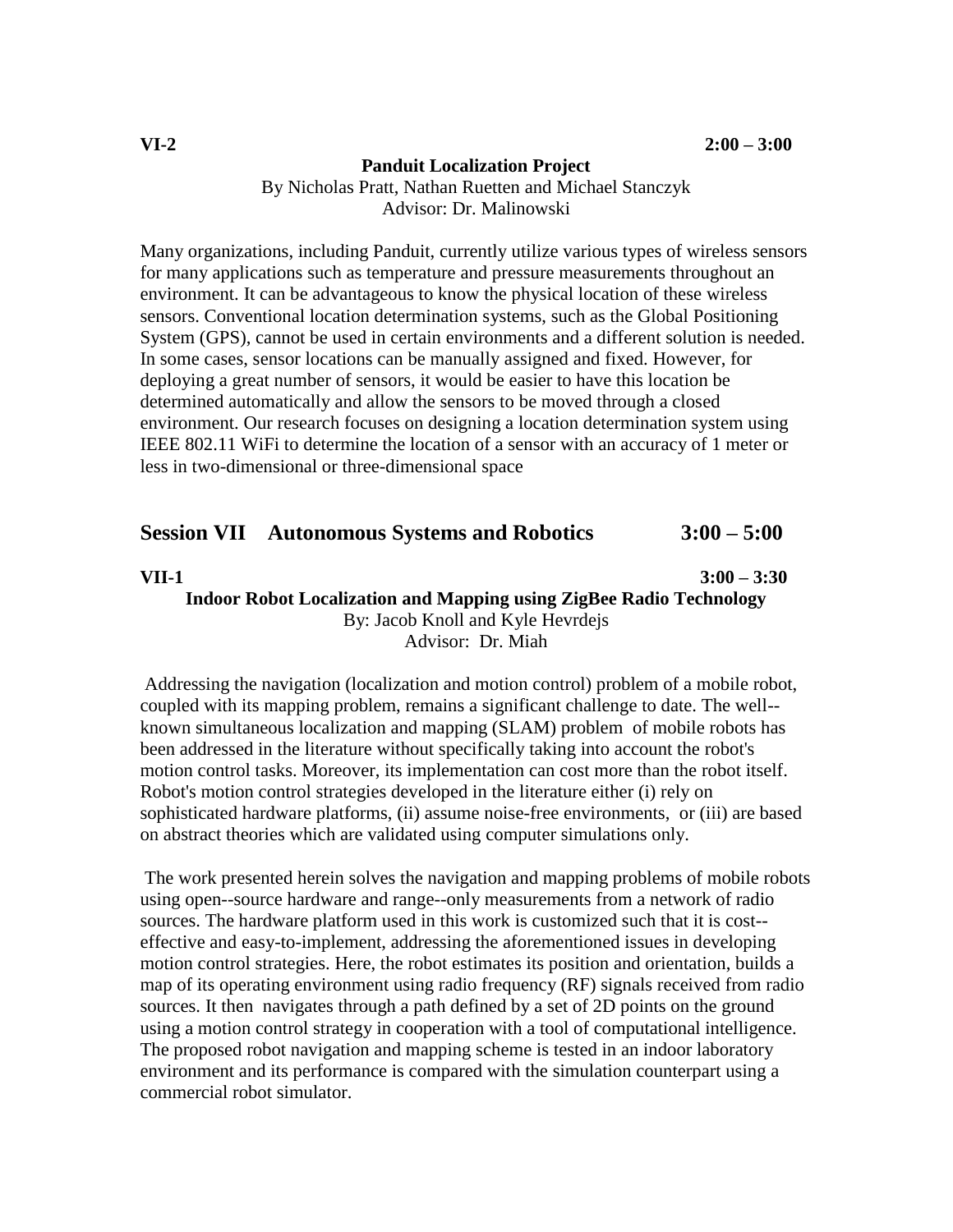#### **VII-2 3:30 – 4:00 Distributed Vision-Based Target Tracking Control Using Multiple Mobile Robots** By: Anthony Le and Ryan Clue Advisors: Dr. Wang and Dr. Ahn

In this project, a distributed vision-based control system is designed for multiple mobile robots to address the target tracking problem while maintaining the specified formation among robots. The system mainly consists of two modules. One is for target identification and the other is for target tracking and formation control. In the target identification module, the robot is controlled to pivot around its center and perform the survey of the environment using its on-board vision sensor. Specifically, an image is acquired every 15 degree and processed based on the use of image thresholding and blob detection techniques. Once the target is detected, the coordinates of its centroid are then taken as the input to the target tracking and formation control module. The switching between two modules is coordinated through a state flow mechanism. A leader-follower control strategy is further adopted to solve the formation control problem of multiple robots. The proposed distributed vision-based control is experimentally tested using three QBot2s from Quanser, Inc. The QBot2 is a standard two-wheel differential drive mobile robot and operates using a host-target structure. The Kinect RGBD camera on the QBot2 is used to detect the target, a yellow ball in the experiments. The overall system is programmed using MATLAB/Simulink on the host computer, which is further integrated with QUARC (Quanser Real-time Control) for the real-time interface with the target computers on the robots. The experiment results validated the proposed design.